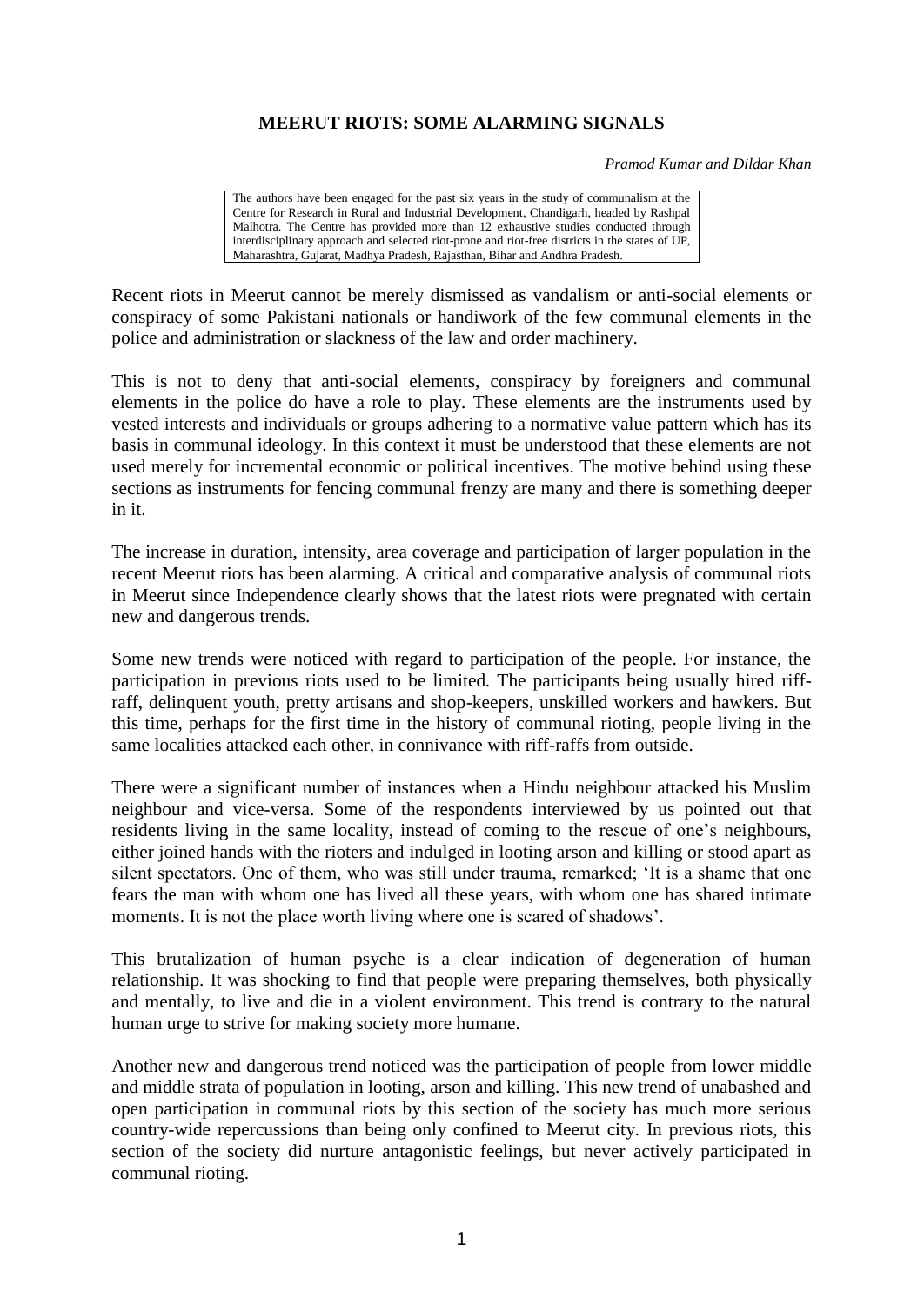It was also revealing that a large section of Harijans also participated in the riots and attacked localities inhabited by Muslims. So much so that in some areas the rioting appeared to be between Harijans and the Muslims. This new tendency imparted ferocity to communal rioting and also provided the caste Hindus with a vanguard.

During the course of our survey in 1982, it was observed that the conversion of Hindus into Islam had created a new source of tension. The Vishwa Hindu Parishad and Arya Samaj leadership, due to their ideological and circumstantial compulsion, launched a movement to bring Harijans into the mainstream of Hinduism by highlighting the perceived negative aspects of the Islamic culture. Mobile temples to facilitate Harijans to perform religious practices and rituals were also introduced. During the 1982 riots, a large chunk of Harijans had also participated in the orgy, as if to defend the glory of Hinduism.

This increase in participation of diverse sections of the society is symptomatic of pervasiveness and increasing extremity of communal ideology. This is also a pointer towards the trend and increasing acceptance of elements specific to communal ideology. It also signifies the legitimacy that has come to be attached with the perception which projects social relations in the form of communal cleavages.

One may therefore assert without fear of contradiction that such a situation was the direct outcome of the communal antagonism preached and practiced by various political and social organizations.

The trends of increasing communalization was noticeable even during the 1982 survey. The controversies relating to cultural and religious roots were being debated in local vernacular press as well as in a day-to-day interaction among the people. For instance, an editorial in an Urdu newspaper on 22 March, 1982, tried to add to the controversy by reviving the story that when Hazarat Bale Mian Sahib reached Meerut to propagate Islam, he waged a war against the Hindu rulers of Meerut. During the war, Bale Mian lost a finder which has buried opposite the Chandi Mandir, on which the Mazar of Bale Mian was erected (it is still there). Later, it is alleged, that Chandi Devi appeared before Hazarat Bale Sahib and 'apologized' for her mistake and subsequently embraced Islam'.

Not only the role of local vernacular papers, which are mostly communal in orientation, but gratification the walls are loaded to inflame dormant communal sentiments. A case in point was the reappearance on the w alls of Meerut of the slogan coined in Lahore after Pakistan was formed. "Has ke liya Pakistan, Larh ke lenge Hindustan" (We got Pakistan without much effort, will now conquer India through war). A Vishwa Hindu Parishad poster read "Agar Hindustan main rehna hoga, to Vande Mataram Kehna hoga" (If you must stay in India, you will have to recite Vande Mataram). (This was actually being projected on the screen during movie shows in the theatres in 1982.)

During our recent visit we found that such communal assertions and slogans full of hatred have become more blatant and distorted. Announcements were being made even from public and religious platforms on loudspeakers on the 'danger' to one's religious group identities and need to unite together to protect it! For instance, an announcement was being made from Imiliyan Masjid, asking the followers of the faith to join hands and defend their religion. Similarly, followers of Vishwa Hindu Parishad were spreading rumours, full of hatred towards Muslims and need for unity among the Hindus.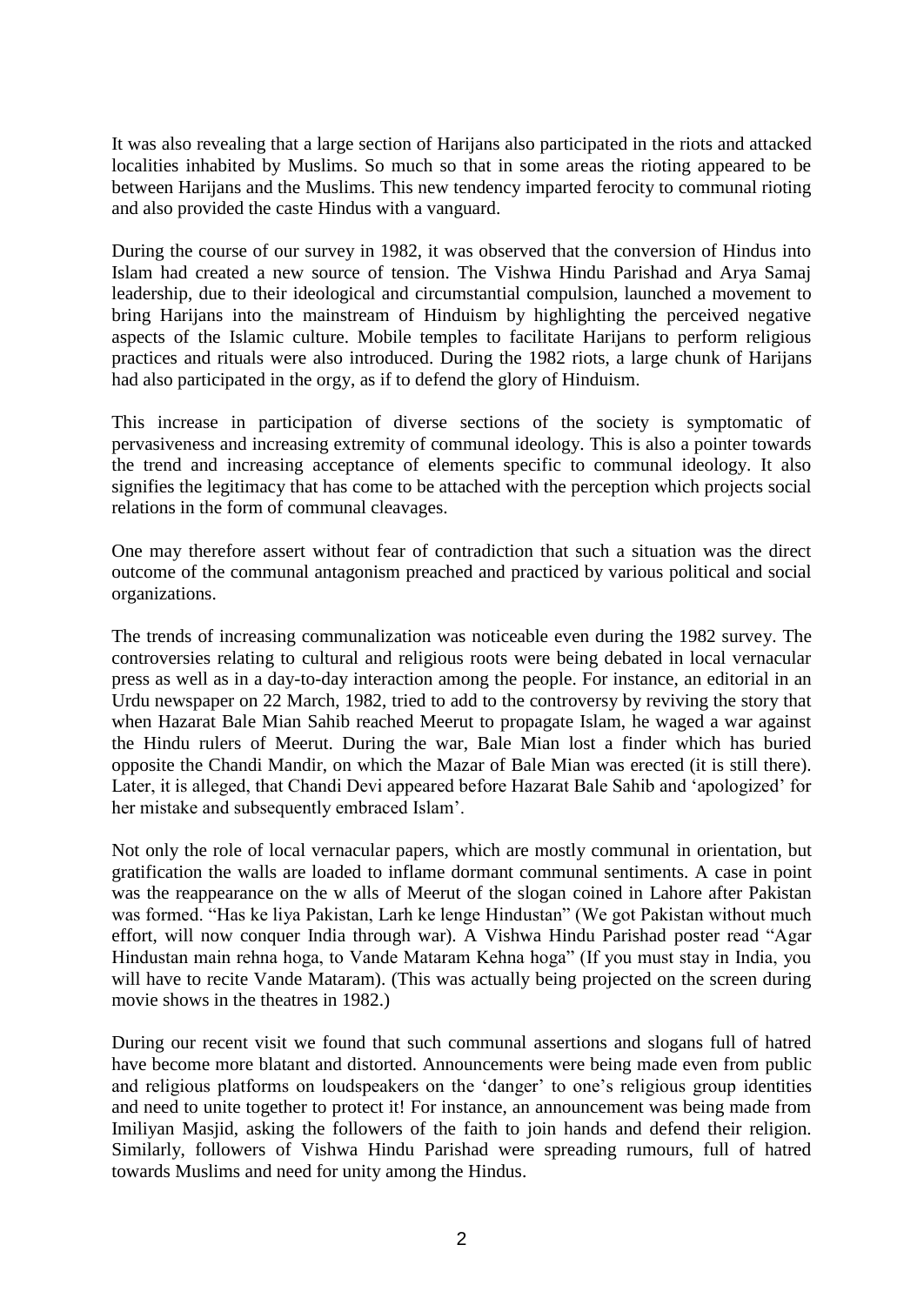Religious group identities get strengthened through such propaganda. It is also argued by communalists that their co-religionists face hardships because they are unorganized, and this will cause the extinction of their religion itself. In each case identity is strongly projected to be in danger every time a religious procession is disrupted or the public performance of religious practices is infringed upon by members of the other religious groups or even by miscreants. Although the blame for any untoward incident following the infringement is laid squarely on the administration, the exaggeration of religious group discrimination and a panicky appeal to co-religionists for unity is simultaneously made. Even the scale of organizing the public performance of religious rituals becomes in issue of competition among rival communalists!

Strangely, even the so-called secular political party like the Congress was polarized on communal lines. Majority of the Congress leaders who happened to be Hindus were vociferous about the damage done to the property and to the life of their co-religionists. Whereas, leaders who happened to be Muslims were highlighting the same in the case of their co-religionists. A similar trend was also noticed during 1982 riots. In order to keep its support base intact, specially when Vishwa Hindu Parishad and Bajrang Dal were actively reinforcing and strengthening 'Hindu identity' and their increasing appeal amongst Harijans (a traditional support base of Congress), local leadership was following a policy of appeasing communalists of both the groups rather than adopting a secular approach to politics.

Here, it is relevant to point out that political groups using communalism merely as an instrument add to the legitimacy sought by political groups using and propagating communalism as an ideology. Individuals or factions within the Congress may gain in the short run, but in the long run it is the political groups ideologically committed to the communalism like the RSS, the Jamat-e-Islami, etc. will gain.

Such an opportunist use would only cause reckless acceleration towards extreme form of communalism. Nevertheless, communal politics as such remains a potent and criminal force as a propagator of communal ideology leading to communal riots.

## **PATRIOT – 19.07.87 Commercial component as additional fuel**

*Pramod Kumar and Dildar Khan*

The authors have been engaged for the past six years in the study of communalism at the Centre for Research in Rural and Industrial Development, Chandigarh, headed by Rashpal Malhotra. The Centre has provided more than 12 exhaustive studies conducted through interdisciplinary approach and selected riot-prone and riot-free districts in the states of UP, Maharashtra, Gujarat, Madhya Pradesh, Rajasthan, Bihar and Andhra Pradesh. This is the second part. The first part appeared on Friday last.

In all the previous riots in Meerut most of the affected localities were in the old part of city. For instance, the following mohallas were affected by community riots up to 1982. Azad Nagar, Bhomiapul, Jattiwara, Prahlad nagar, Gurdri bazaar, Islamabad, Ismile Nagar, Khair Nagar Gate, Naqarchiyan, Shahghasa, Moripara, etc. Only two localities affected by riotingn namely, Gulzar Ibrahim and Brahmanpuri were from outer part of Meerut.

In the recent riots mainly nine localities in the old city were affected, whereas as many as 13 localities in the outskirts of Meerut city were engulfed. For instance, the localities in old city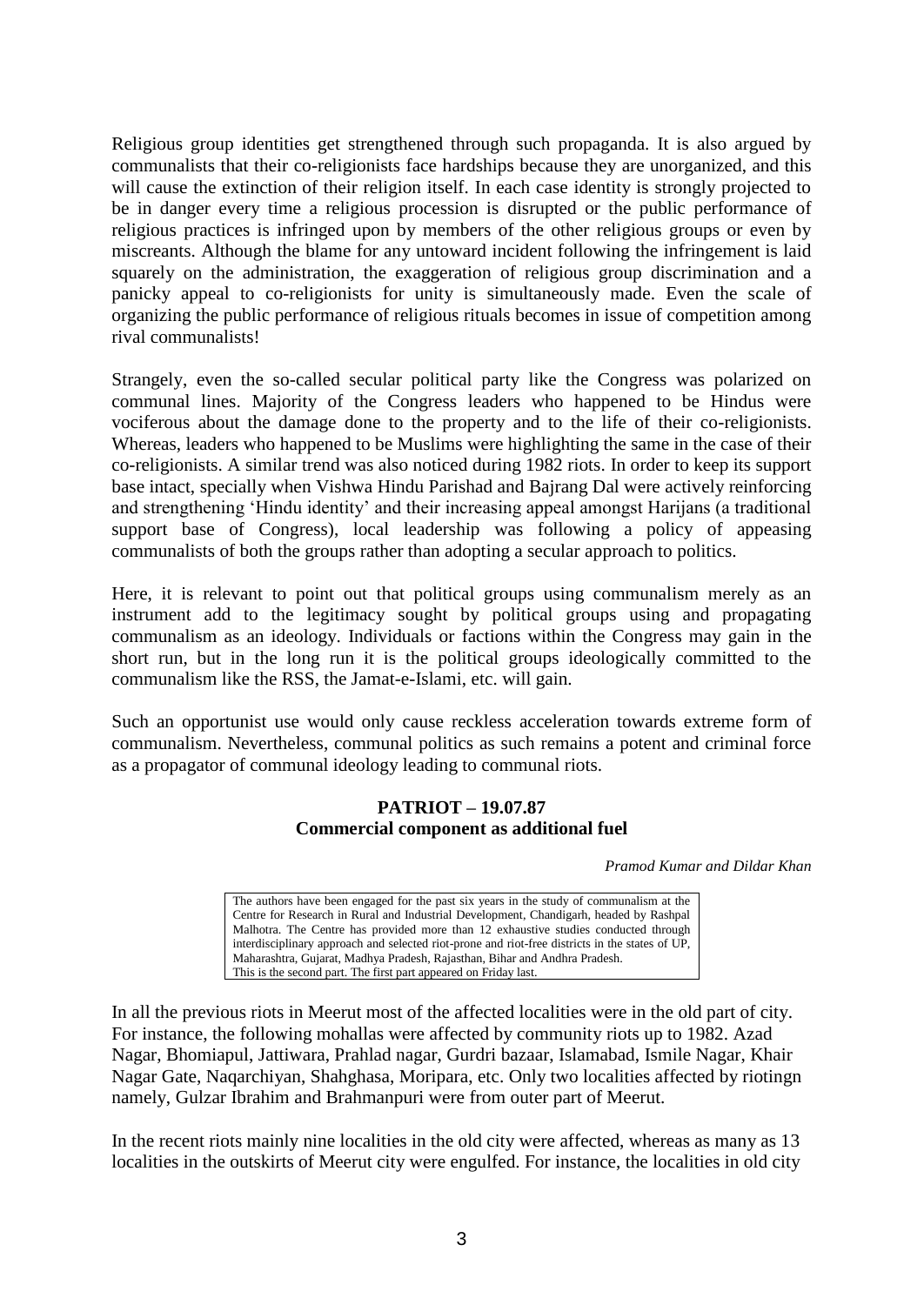affected by recent riots were: Bhumia Pul, Gurdri bazaar, Gole Kaun Cheepiwada, Valley Bazar and Kotla, etc. The localities in the outskirts affected were: Brahmanpuri, Delhi Gate, Sakeit, Subhash Nagar, Sadar Bazra, Lal Kurti, Nauchandi (Shambu Gate), Civil Lines, Begum Bagh, Shashtri Nagar, Hapur Road, Pilokheri, Kailash Puri, etc.

Another trend noticed this time was that the localities in locational confrontation with a locality most of whose inhabitants belong to a religious group perceived to be antagonistic were more vulnerable to communal rioting. The visual impression which one gathered in Meerut was that the Hindu majority mohallas enclose the Muslim majority ones in a shelllike formation, except in the south-western portion. For instance, Shahghasa, the site of 1982 communal riots, is Muslim majority mohalla, surrounded by Hindu majority mohallas in the south. Its boundary touches Khandak and Cheepiwada in the north and Moripara in the west. It serves as border area for the rioters belonging to both the religious groups.

The riot-hit Muslim majority mohallas, i.e. Ismile Nagar, Gurdri Bazar, Islamabad, are in locational confrontation with Hindu majority mohallas like Chatta Anantram, Kailashpuri, Madhungar, Kabari Bazar, Cheepiwada and Chahmenarah. The riot-hit Hindu majority Mohallas, i.e. Prahlad Nagar, Jattiwara, Lala-ka-bazar, are in direct locational confrontation with Muslim majority mohallas of Azad Nagar, Kher Nagar, Kotla, etc.

In Meerut, the central business district (CBD) is located in the innter city, which is also an area where most of the riot-hit and sensitive areas are located. This CBD is the commercial centre of the city where wholesale trade in 'khadar' takes place, whereas retail business has been decentralized to areas such as Sadar Bazar and Begum Bridge. Alongside the massive transactions in the 'Khadar' trade, the traditional household industry of making scissors is also located here.

In both cases it is generally the Muslims who happen to be artisans and majority of traders happen to be Hindus. A reasonable assumption would be that both the religious groups would prefer to avoid communal violence of any kind due to their economic inter-dependence. The recent trend has been that some of the Muslims are also emerging as traders. The reasons for the emergence and the growing prosperity of the new traders are based on factors like Muslims traders forwarding loans to Muslim artisans and workers and buying their products. Hindu traders have started believing that if they advanced money to the Muslim artisans, the latter may instigate riots to absolve themselves of credit liability.

Such beliefs arise from actual or pretended ignorance about market conditions in the household industry operating within a capitalist economy.

Trade in cloth, particularly, has a greater credit component: some of which is advanced by organized credit institutions but much more is advanced by wholesalers, middlemen and retailers.

The amount of credit varies with the market demand of commodities, i.e. higher the demand the more the likelihood of faster circulation of money leading to cash payments. Inversely, in conditions of relative depression, payments on a credit basis becomes more predominant. Such compulsions of the market are projected as benefiting only one section of traders, the Muslims. Competition arising from a clash of economic interests is thereby given the form of communal antagonism.